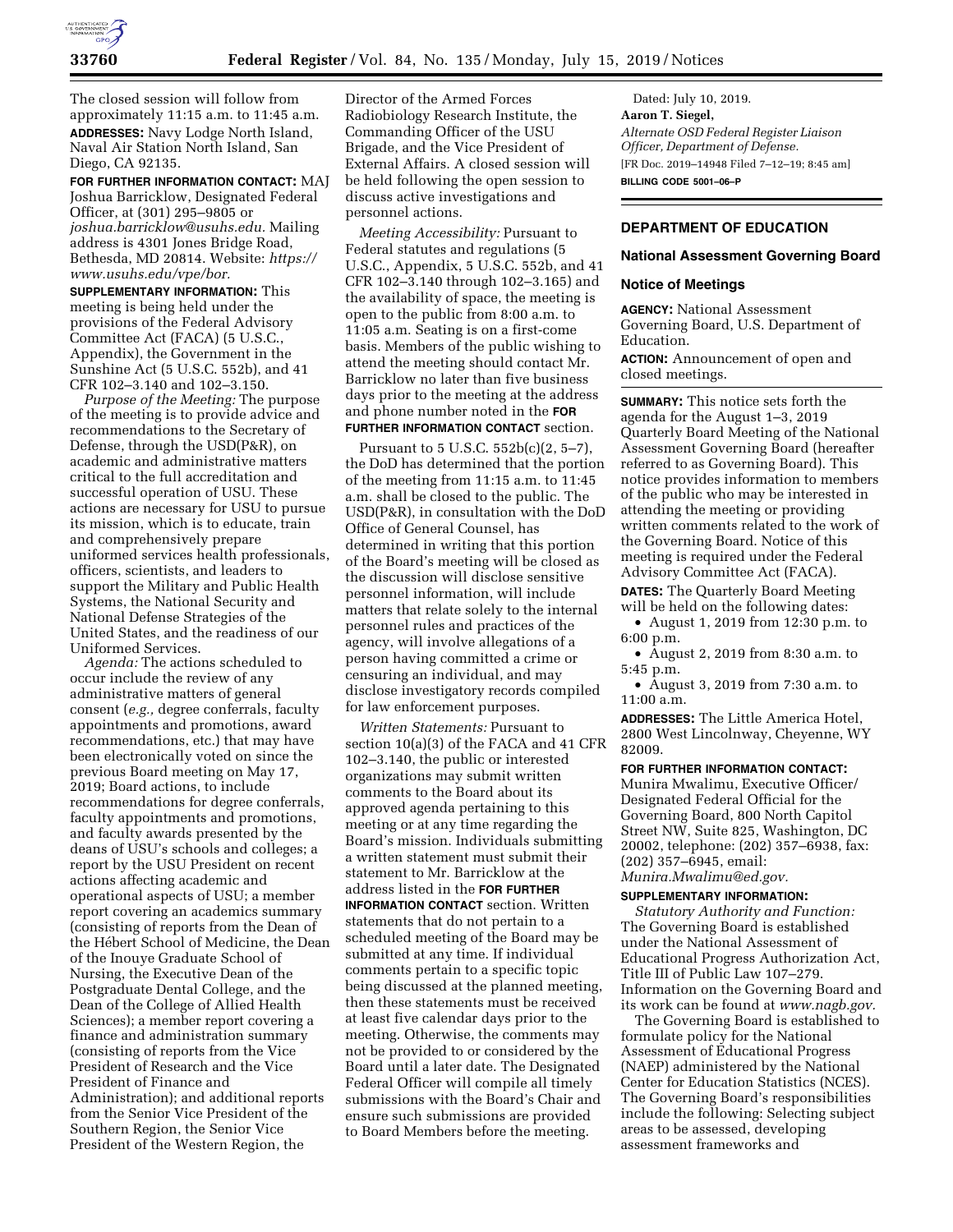specifications, developing appropriate student achievement levels for each grade and subject tested, developing standards and procedures for interstate and national comparisons, improving the form and use of NAEP, developing guidelines for reporting and disseminating results, and releasing initial NAEP results to the public.

Written comments related to the work of the Governing Board may be submitted electronically or in hard copy to the attention of the Executive Officer/ Designated Federal Official (see contact information noted above).

## **August 1–3, 2019 Committee Meetings**

The Governing Board's standing committees will meet to conduct regularly scheduled work based on agenda items planned for this Quarterly Board Meeting and follow-up items as reported in the Governing Board's committee meeting minutes available at *[https://www.nagb.gov/governing-board/](https://www.nagb.gov/governing-board/quarterly-board-meetings.html)  [quarterly-board-meetings.html.](https://www.nagb.gov/governing-board/quarterly-board-meetings.html)* 

### **Detailed Meeting Agenda: August 1–3, 2019**

#### **August 1: Committee Meetings**

*Assessment Development Committee (ADC):* Open Session: 12:30 p.m. to 12:45 p.m.; Closed Session: 12:45 p.m. to 1:45 p.m.; Open Session: 1:45 p.m. to 3:00 p.m.

*Executive Committee:* Open Session: 4:30 p.m. to 5:25 p.m.; Closed Session 5:25 p.m. to 6:00 p.m.

## **August 2: Full Governing Board and Committee Meetings**

*Full Governing Board:* Open Session: 8:30 a.m. to 10:50 a.m. Closed Session: 1:15 p.m. to 2:45 p.m. Open Session: 3:00 p.m. to 5:45 p.m.

*Committee Meetings:* 11:00 a.m. to 1:00 p.m.

*ADC: Open Session:* 11:00 a.m. to 12:00 p.m. Closed Session: 12:00 p.m. to 1:00 p.m.

*Committee on Standards, Design and Methodology (COSDAM):* Open Session: 11:00 a.m. to 12:00 p.m.; Joint Open Session with the Reporting and Dissemination Committee (R&D): 12:00 p.m. to 1:00 p.m.

*R&D:* Open Session: 11:00 a.m. to 12:00 p.m.; Joint Open Session with COSDAM: 12:00 p.m. to 1:00 p.m.

### **August 3: Full Governing Board and Committee Meetings**

*Nominations Committee:* Open Session: 7:30 a.m. to 8:15 a.m.

*Full Governing Board:* Open Session: 8:30 a.m. to 8:40 a.m.; Closed Session: 8:40 a.m. to 9:30 a.m.; Open Session: 9:30 a.m. to 11:00 a.m.

On Thursday, August 1, 2019, ADC will begin in open session from 12:30 p.m. to 12:45 p.m., and then meet in closed session to discuss secure item information from the NAEP Mathematics Assessment from 12:45 p.m. to 1:45 p.m. This meeting must be conducted in closed session because the secure items have not been released to the public. Discussion of this information would be likely to significantly impede implementation of a proposed agency action if conducted in open session. Such matters are protected by exemption 9(B) of section 552b of Title 5 U.S.C. The ADC will conclude their meeting in open session from 1:45 p.m. to 3:00 p.m.

On Thursday, August 1, 2019, the Executive Committee will convene in open session from 4:30 p.m. to 5:25 p.m. and thereafter in closed session from 5:25 p.m. to 6:00 p.m. During the closed session, the Executive Committee will receive and discuss the NAEP Assessment Schedule and budget implications for future NAEP assessments based on the approved NAEP Assessment Schedule and independent government cost estimates. This meeting must be conducted in closed session because public disclosure of this information would likely have an adverse financial effect on the NAEP program by providing detailed proprietary contract costs of current NAEP contractors to the public and disclose independent government cost estimates for future NAEP assessments. Discussion of this information would be likely to significantly impede implementation of a proposed agency action if conducted in open session. Such matters are protected by exemption 9(B) of section 552b of Title 5 U.S.C.

On Friday, August 2, 2019, the Governing Board will meet in open session from 8:30 a.m. to 10:50 a.m.

From 8:30 a.m. to 8:45 a.m. the Governing Board will review and approve the August 1–3, 2019 Quarterly Board Meeting agenda and the meeting minutes from the May 2019 Quarterly Board meeting. The Governing Board will be welcomed by leaders in Wyoming, following which the Governing Board Chair, Beverly Perdue will provide remarks. Thereafter, from 8:45 a.m. to 9:10 a.m., the Governing Board's Executive Director Lesley Muldoon and the Director of Institute of Education Sciences, Mark Schneider will provide remarks.

From 9:10 a.m. to 10:40 a.m., the Governing Board will receive a briefing and discuss the 2025 NAEP Mathematics Framework. From 10:40 a.m. to 10:50 a.m., standing committee

chairs will provide a preview of committee meeting agendas. At 10:50 a.m., the Governing Board will recess for a 10-minute break and meet thereafter in committee meetings from 11:00 p.m. to 1:00 p.m.

On Friday, August 2, ADC, will meet in open session from 11:00 a.m. to 12:00 p.m. followed by a closed session meeting from 12:00 p.m. to 1:00 p.m. to discuss secure item information for the NAEP Reading Assessment. This meeting must be conducted in closed session because the secure items have not been released to the public. Discussion of this information would be likely to significantly impede implementation of a proposed agency action if conducted in open session. Such matters are protected by exemption 9(B) of section 552b of Title 5 U.S.C.

R&D and COSDAM will meet in open sessions from 11:00 a.m. to 12:00 p.m. and thereafter in a joint open session from 12:00 p.m. to 1:00 p.m.

Following the committee meetings, on Friday, August 2, 2019, the Governing Board will take a 15 minutes break and convene in closed session from 1:15 p.m. to 2:45 p.m. During this session, the Governing Board will receive a briefing and discuss results for the 2019 NAEP Reading and Mathematics assessments for Grades 4 and 8. This meeting must be conducted in closed session as results from the 2019 NAEP Reading and Mathematics assessments have not been released to the public. Public disclosure of secure data would significantly impede implementation of the NAEP assessment program if conducted in open session. Such matters are protected by exemption 9(B) of § 552b(c) of Title 5 of the United States Code.

The Governing Board will take a 15 minute break and reconvene in open session from 3:00 p.m. to 4:15 p.m. to receive a briefing on Postsecondary Preparedness from a panel of Wyoming stakeholders. Following a 15 minutes break, this session will continue with open dialogue with Governing Board members and stakeholders which will be held from 4:30 p.m. to 5:45 p.m.

The August 2, 2019 session of the Governing Board meeting will adjourn at 5:45 p.m.

On Saturday, August 3, 2019, the Nominations Committee will meet from 7:30 a.m. to 8:15 a.m. in open session to discuss plans for launching the 2020 nominations cycle for Governing Board appointments by the Secretary fort terms that would begin October 1, 2020.

On August 3, 2019 from 8:30 a.m. to 8:40 a.m. the NCES Commissioner Lynn Woodworth will provide remarks on the